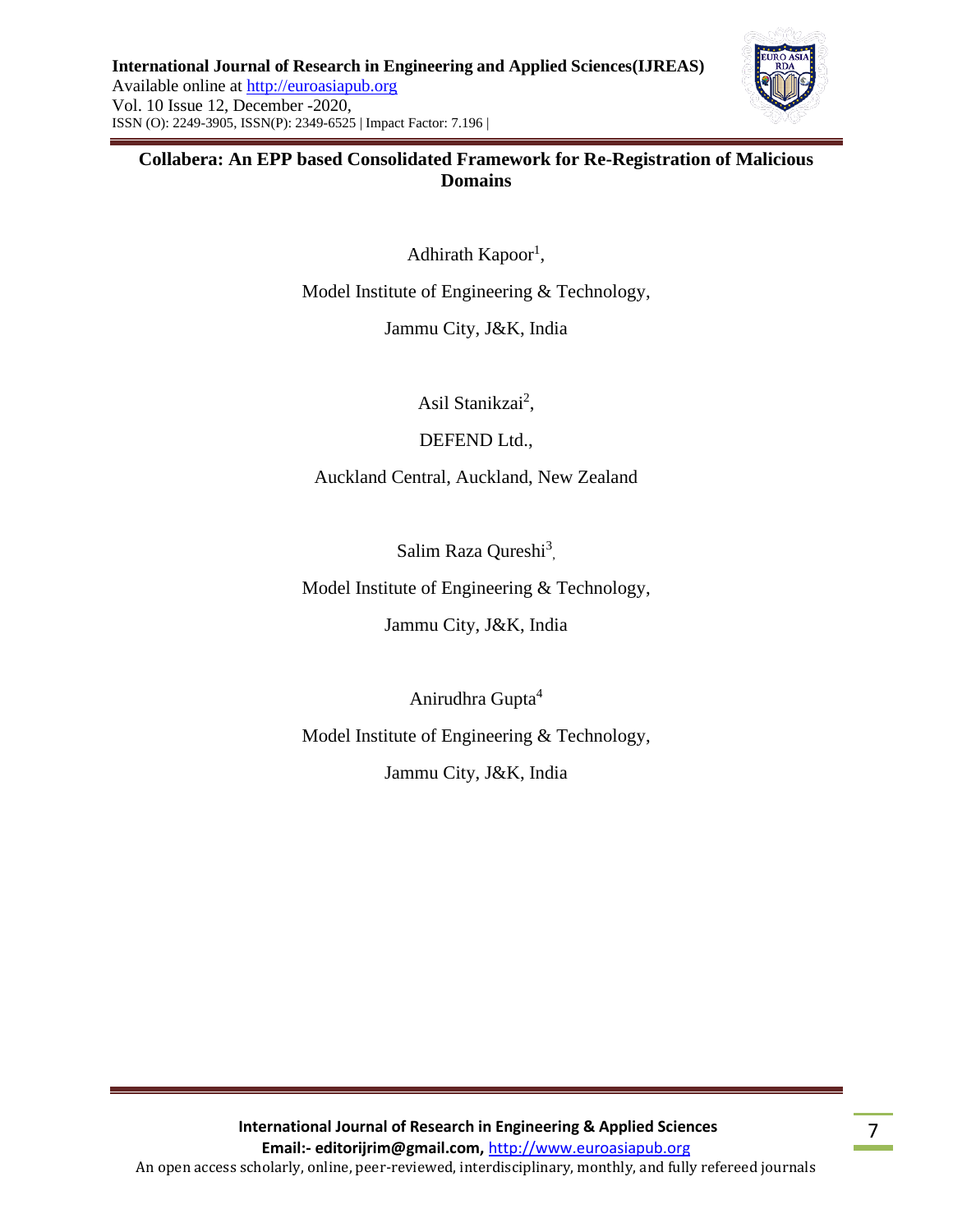

### *Abstract*

With the digital progression, most of the industries have shifted their modus-operandi to digital work environments. This transition has made it easier for the masses to make the most use of the Work-from-Home model of operation. Technology is more accessible than ever. This has also led to an increased percentage in the cyber attacks worldwide. Cyber criminals are wreaking havoc all over the world through distribution of dangerous malware via exploitation of domains. Botnet Attacks are also being carried out via misapplication of domains. A major practice applied to mitigate the problem of domain exploitation is Sink-holing and is used to redirect the malicious traffic to the honeypot servers. However, as the evidence suggests, threat actors can gain the control back once the domain expires. There is a lot of literature available that deals with the study of Sinkholes and Domain Re-registration separately, but there is not any that visualizes both as one single research expedition. Hence, we propose a novel framework called Collabera that can be followed by registries worldwide for re-registration of sink-holed domains.

*Keywords:* Malware, Domain Registry, Sink-holing, Honeypot, Re-registration, DNS.

# **INTRODUCTION**

With the progression of technology, the masses using the internet can now access information from any corner of the world. The seamlessness provided to the internet users is marvelous in its entirety. But there exists another genre of individuals that are on the quest to exploit everyone, ranging from regular users to highly advanced infrastructures and sectors like Healthcare and Military. Different attacks are being carried out by malicious actors in order to compromise highly critical user information. Criminals aim to bring down extremely advanced infrastructures through the acts of malware distribution and botnet attacks. In the recent years, attackers have been trying to exploit domains or websites so as to carry out illegal operations. These activities come into notice of Law Enforcement agencies, who then issue warrants for seizure of domains. This leads to the process of Domain take-down which is used to stop the criminals from further abusing the domain. Take-down sometimes involves redirection of traffic to a honeypot server maintained by the take-down operator. This helps in analyzing the C&C botnet behavior. There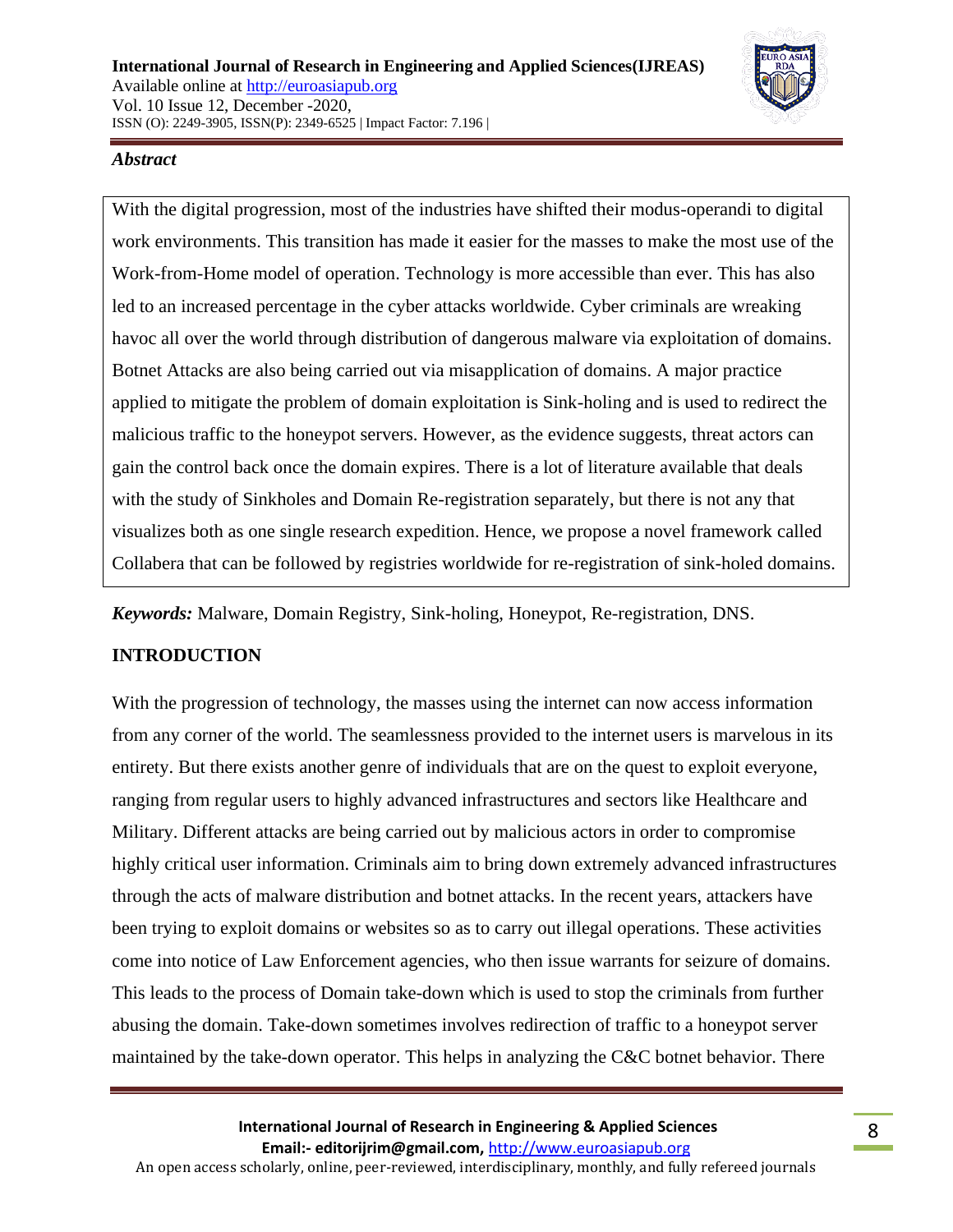

can be some other cases where the take-down operator might even delist the domain so that it becomes unresolvable.

The main aim of a domain take-down is to halt the operations of the domain being maliciously used by the threat actors and confiscate it until it is sanitized and testified as a regular domain again. Anyhow, take-down operations are not feasible to implement because of the challenges they face. These challenges render the whole take-down process ineffective and can lead to criminals regaining access to the domains even if they are under custody. These challenges arise due to lack of a consolidated architecture which would monitor all the confiscated domains and prevent the criminals from gaining back access to the domains. The problem statement that arises from this situation is that even though the domains are confiscated or delisted by the Take-Down parties, somehow the attackers find ways to be able to use the domain again once its expiry date draws near. Once the domain expires, irrespective of being confiscated or unconfiscated, it is automatically placed in the Available Domain Lists and becomes obtainable for buying again. This time gap becomes a very huge problem for the Domain Take-down operators and erodes the effectiveness of the whole take-down operation. Many threat actors have abused this time gap and have been successful in resuming their halted operations. Some have even been able to abuse the vulnerabilities in the honeypots and redirect the traffic according to their own needs.

Existing works in the literature have studied sink-holing and the act of delisting incongruously and have proposed various frameworks. The main aim of these works was evaluate the effectiveness of sink-holing through a technical standpoint, but did not mention anything regarding the problem that arises after expiry and during re-registration of domains that have been sink-holed. (Alowaisheq et al., 2019) in their article carried out a detailed study of blacklists as well as sink-holed feeds in order to analyze the process of their formation. The authors brought out a very significant point through which a malicious domain was sink-holed. The sink-holing process involves manipulation of its Name Server's NS records as well as A records. (Kim et al., 2013) presented a novel framework for increasing the efficacy of the sinkholing operation via the method of double bouncing of e-mails. The authors also stated that their framework was extremely quick in pinpointing malicious URLs and blacklisting them. (Liu et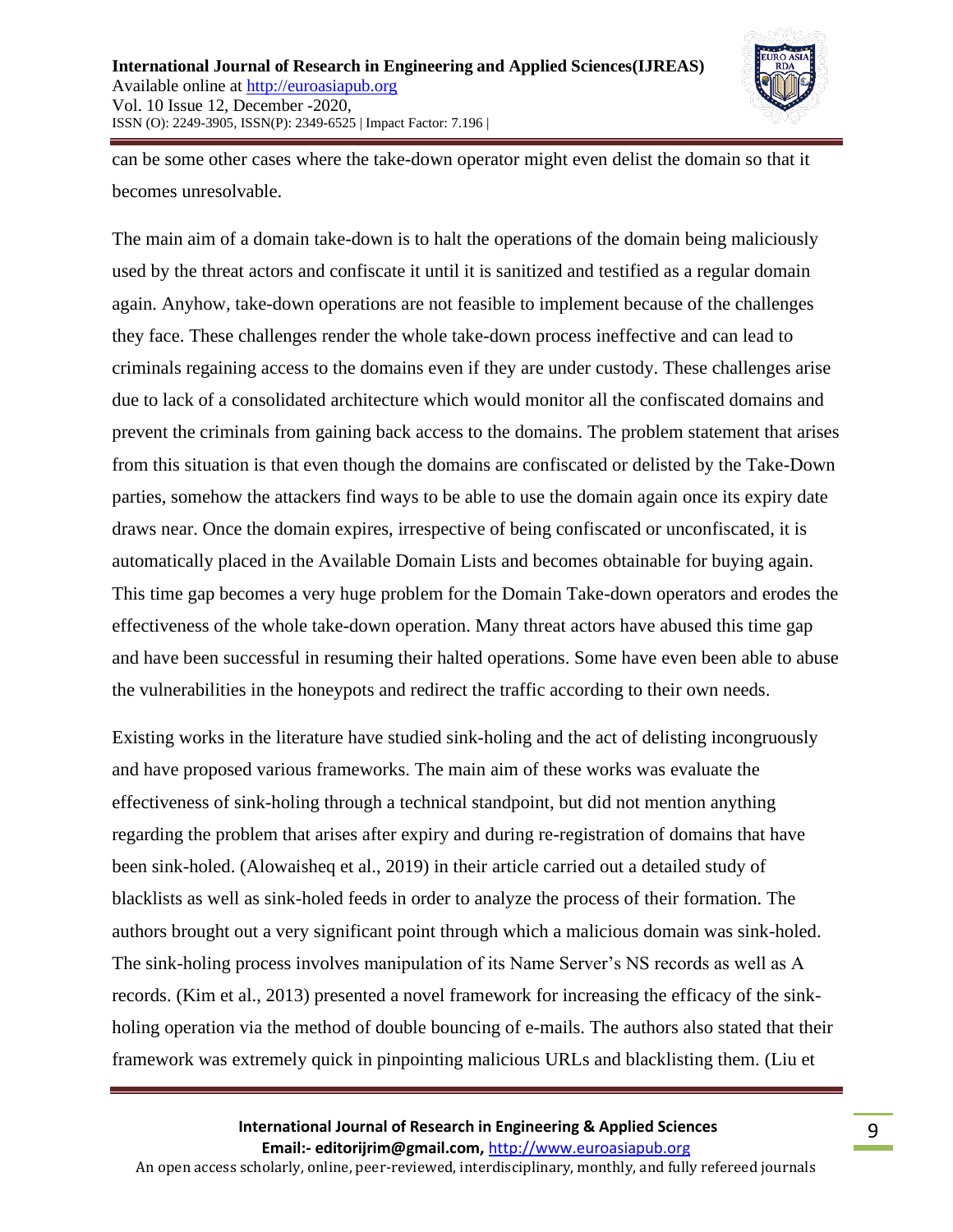

al., 2011) carried out an experiment in which real-time URI Blacklists were used along with their WHOIS records to delineate the role played by Domain Registrars in putting an halt to illicit ventures occurring on a domain. (Lever et al., 2016) created an algorithm known as Alembic, which automated the process of domain monitoring and could easily locate the negative trust numbers mapped to a domain. Alembic reduced the human effort required to put different domains in Available Domain Lists. (Lauinger et al., 2016) wrote a survey-based article on the complete operation of Domain expiry and Re-registration. The authors shed light on the realworld problems that arise due to the time gap between expiry and re-registration, thus creating complications during the process of re-registration. (Kidmose et al., 2018) developed a framework consisting of a heuristics-based filter to create a list of malicious domains. The filterbased system was created in order to reduce the manual effort to track down such domains so as to clean them before putting them up for sale.

Our research paper extensively looks at the operations that take place during Domain Registration, Domain Expiry and Domain Re-registration respectively and understand them from three different point of views. These views can be inferred from the perspectives of Registrar, Registry and the Sink-hole operators. We also conduct a study of different transfer secrets generated by Domain Registrars, also known as Extensible Provisioning Protocol (EPP) codes. EPP codes help in creating a better understanding of Domain Registration and Re-registration. We then propose a unique framework called Collabera that will lay down a set of rules along with algorithms that a registry needs to adhere to before making a decision regarding the placement of a domain present in the Sink-holed feed into the Available Domains List. After conducting an extensive research, we found that there is no co-ordination between the Sink-hole operators and the Domain Registrars so as to make a collective decision on when a malicious domain can be placed in the Available Domains List again. The only time they co-ordinate with each other is when the Sink-hole operator requests the Registrar to redirect the Malicious URL to their own honeypot servers for analyzing the C2C behavior. A Registrar's interest is making revenue and is not concerned with the content being published on the domains. Collabera ensures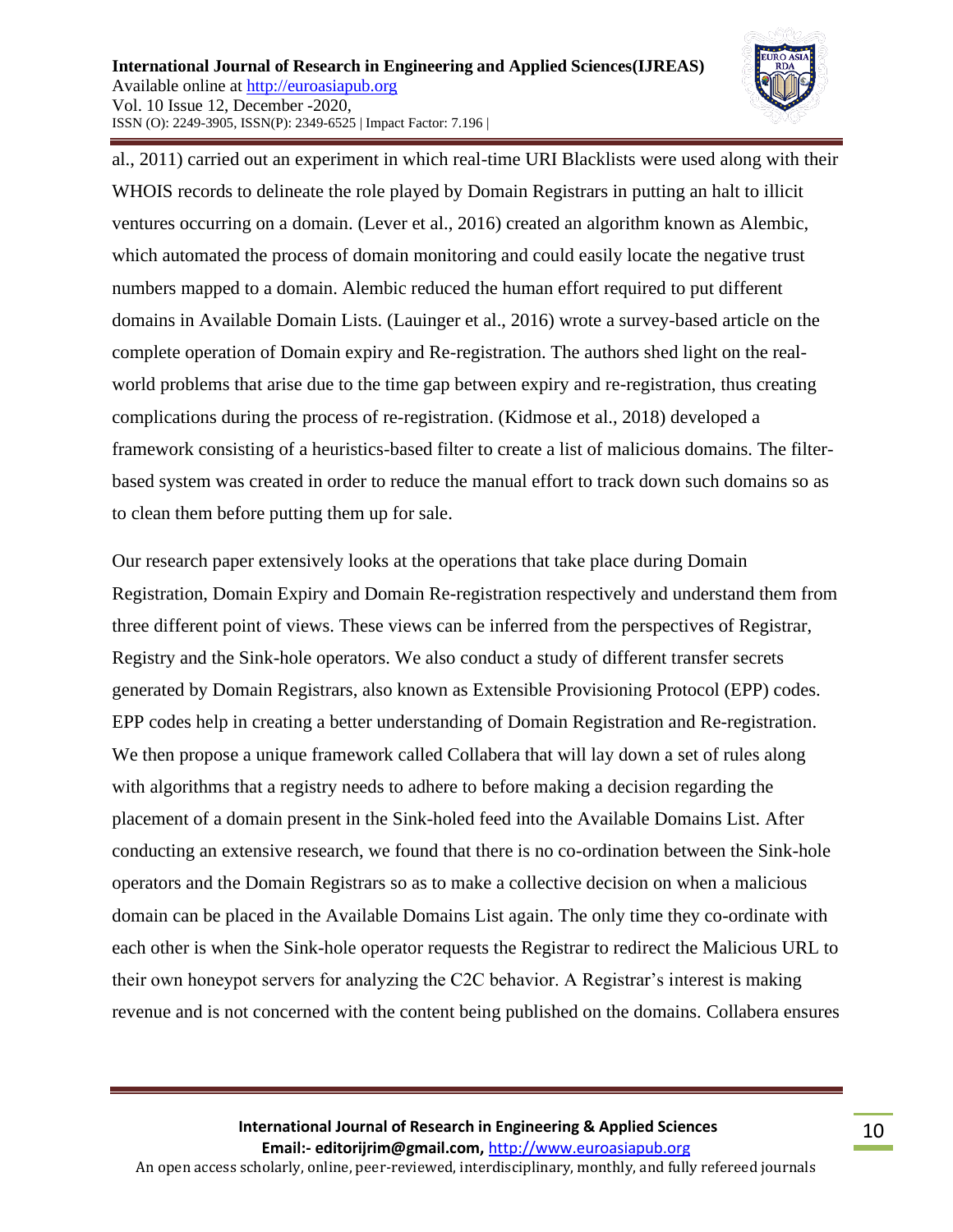

that a domain goes through certain checkpoints in order to remove the negative trust associated with it.

# **RELEVANT LITERATURE**

(Alowaisheq et al., 2019) were the first authors to study and analyze the process of domain takedown along with its effectiveness. The authors carefully surveyed sink-hole feeds and Domain Blacklists which are crested through the operations of Sink-holing and Domain Delisting respectively. The authors also proposed a recommendation-based system through the use of WHOIS database along with Passive DNS data lists. This recommendation system was able to evaluate and improve the sink-holing operation. This was the first research work that technically delineated both Sink-holing and Delisting. The authors also carried out a study of locked-out domains. Locked-out domains are the ones that get ejected from their Top-Level Domain Registry. In addition to the work highlighted above, the authors created an algorithm that could locate the seized domains from a database of sink-holed as well as blacklisted domains. Certain operations like reverse PowerDNS and WHOIS lookups were performed on the database to extract the seized domains. The reason for performing these two lookups simultaneously is that PowerDNS lookups quickly locate sink-holed domains while WHOIS lookups easily find domains that are delisted. The authors, after evaluating the effectiveness of the operations concluded that most of the sink-holed domains were running Botnet based C2C servers. They also touched base on dangling sinkholes. Our framework extricates all the major concepts explained in this article. Detailed information on DNS and EPP codes is delineated in the article and thus helped us in building Collabera. While the article's gist was finding out the duration of activity in the malicious domain and shortcomings in the sink-holing process, our framework focuses on what happens after sink-holing.

(Lever et al., 2016) carried out a detailed study on how malicious activities can affect the trust associated with a domain. This trust, in real scenarios, does not come into play when a malicious domain is due for re-registration. Threat actors can easily exploit the domains with negative trust values for C2C operations. Thus, this lays a ground for malicious domains falling into the hands of cyber criminals after their expiry. So, the authors devised a framework known as Alembic. It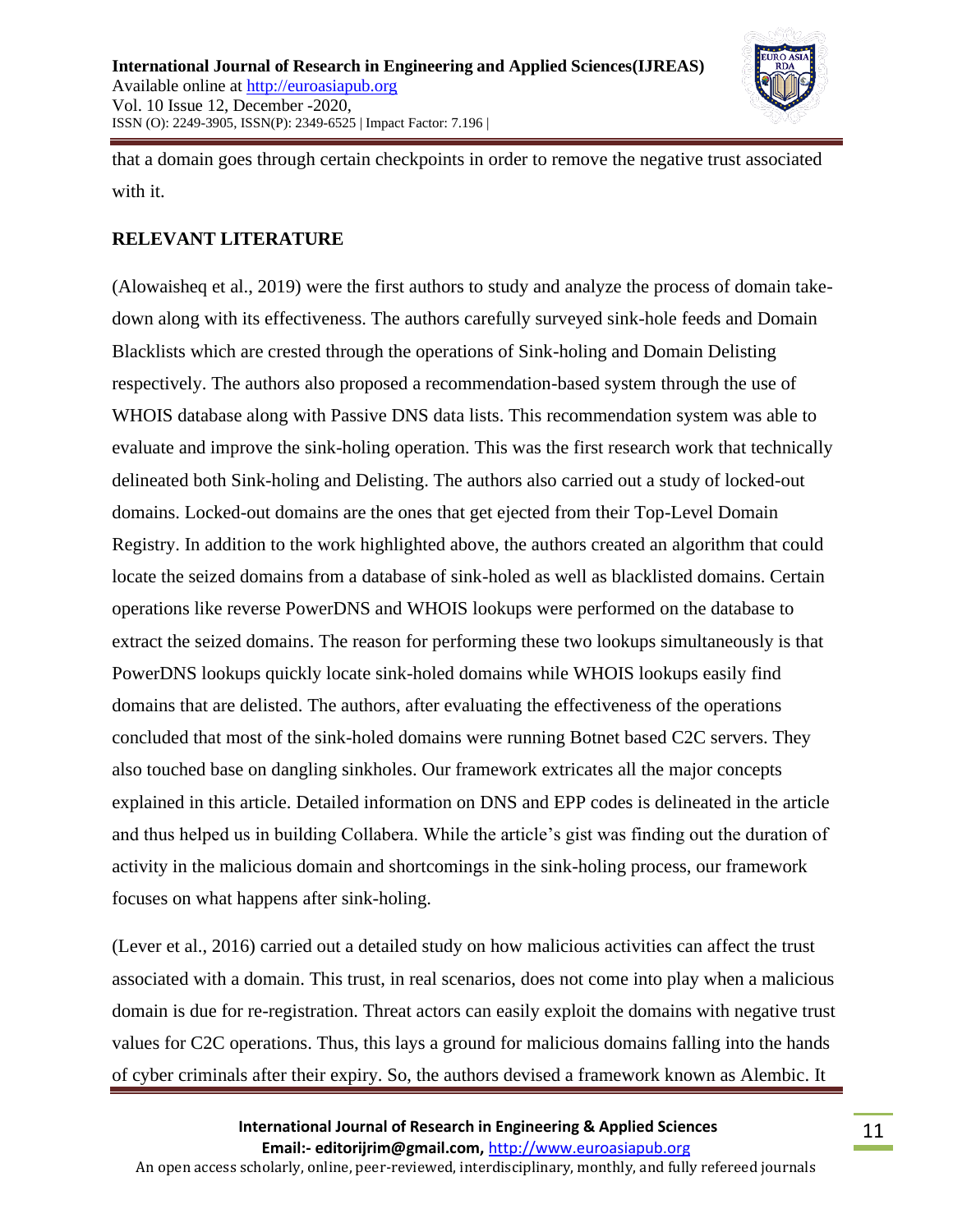

was able to monitor and keep track of domain transfers. This led the authors to create a trail of domain's trust exploitation as well. The algorithm was backed by a successful experimentation using malware infected network traffic samples. Collabera is similar to Alembic in a sense that they both act as solutions for the problem of re-registration of domains associated with negative trust. Alembic sought to solve the problem by tracing the domain back to its owner while Collabera will be able to solve the problem as it will used by the governing bodies included in the process.

(Kidmose et al., 2018) gave an overview of the adversary techniques that can exploit the DNS system. The authors first extracted the set of malicious domains via heuristics-based methods. In this article, the authors made a significant contribution; a heuristics-based domain ranking framework. The framework would decrease the human effort required for the creation of the same. The heuristics-based framework was created using the Levenshtein distance. The framework was successful in practice as the authors were able to identify five domains that were used for malicious purposes. The identification also led to the discovery a lot of parameters that could eventually automate the complete functioning of the framework. In the framework, lower rank meant lower degree of abuse. The main shortcoming of this work that the framework could not be ported to the re-registration process.

(Kim et al., 2013) in their article, focused on the sink-holing process and illustrated its significance in the domain of cyber-threat intelligence. Sink-holing is very effective in extracting malware samples and their signatures as well as understanding the botnet behavior in C2C servers. The authors created a method of enhancing the security of sink-holing operations via usage double bouncing e-mails. This method extracted URLs from double bouncing mails to create a blacklist consisting of malicious domains. With this technique, the authors claimed that hostile actions of cyber-criminals would be detected quickly. Collabera takes inspiration from this article as we also recommend creation of a list of sink-holed domains that would be monitored by the registry on a continuous basis.

(Liu et al., 2011) carried out a study on the major parties involved in the sink-holing process. They claimed that the Registrars play an important role due to their intermediatory nature. The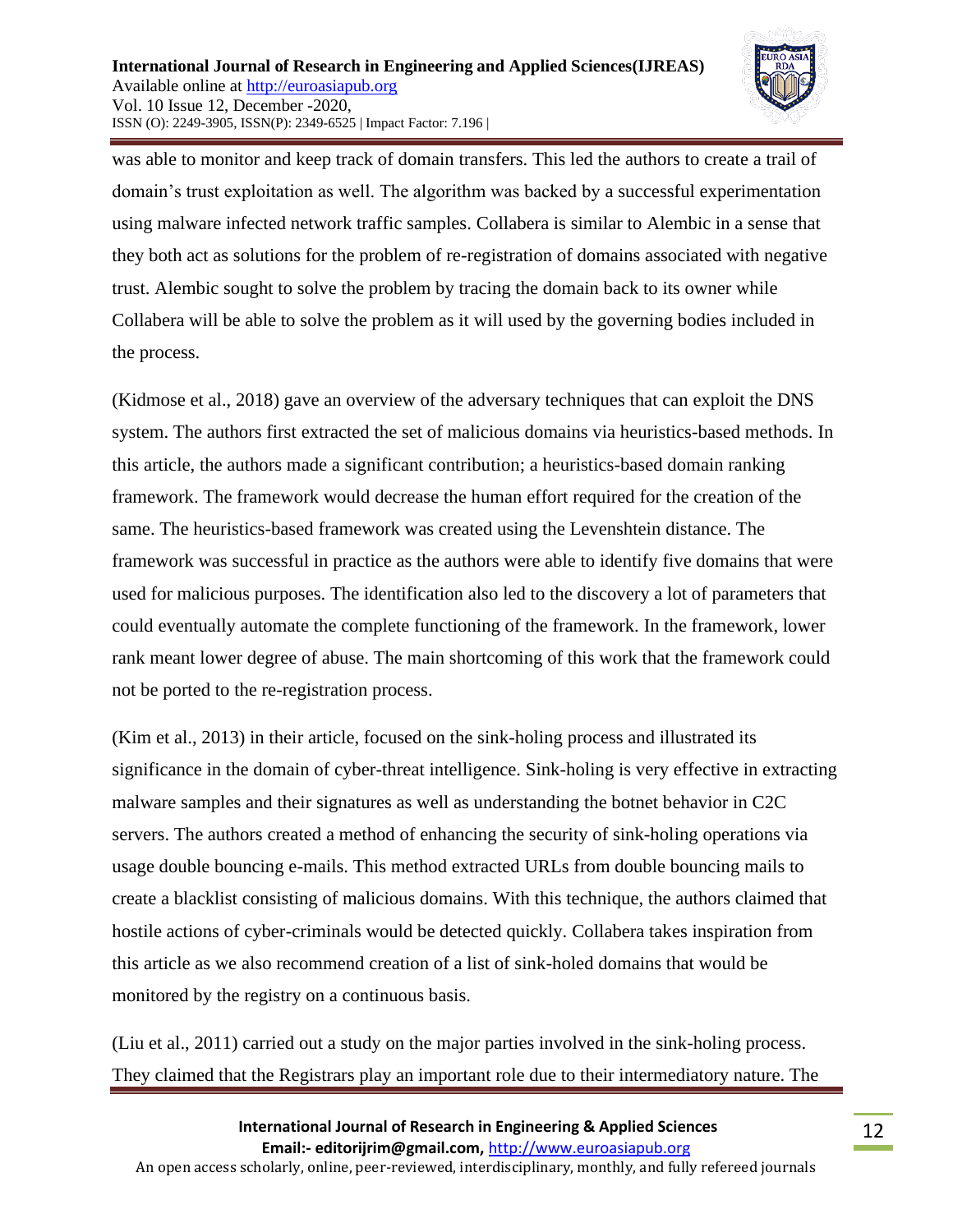

authors also studied how domains can be used as tools for carrying out scam operations worldwide. The input dataset used real-time URI blacklists and WHOIS records to fetch domains with cases of spam-advertising. The paper was more policy based rather than technical and reported two major certitudes. Actions of scammers were dependent on the prices of domains. Also, with easy registration process involved in changing registrars and domains, spammers can easily buy a new domain after the previous one is shut down. The authors argued for a global price increase to avoid such scenarios. The authors also discussed tools like Legit Script, which was written to identify spamming websites. The authors touched base on a global level engagement via different parties. Collabera extends the concept put forward by this paper and aims to create a global level intercession via Registries, Registrars and Sink-holing parties.

(Lauinger et al., 2016) carried out an experimental study for a better understanding of the complete cycle of registration to re-registration. They studied the expiration process in detail as well. Throughout the paper, they identified some problems in WHOIS that can be exploited by malicious actors of technology. Thus, as a solution, the authors created a framework for Domain Discovery which would specifically monitor and trace the history of domains which were due to be deleted in the Domain Name System Zone files. They also discussed some discrepancies resulting from erroneous use of EPP codes which would leave a domain in an undefined state. This paper helped us understand EPP codes in a detailed manner, so that we would not make the same mistakes in designing Collabera. The paper also analyzed the Re-registration process using Kaplan Meir as a set of statistical values. Collabera also makes use of the knowledge shared in this paper regarding the common formats that need to be adopted for re-registration.

### **PROPOSED IDEA**

In order to create our own framework as a solution to the problem statement described in the first section, it is essential to get acquainted with the different timeline-based operations namely Domain Registration, Sink-holing, Expiry and Re-registration.

There are three major entities that are involved in all the operations, starting from Registration till the process of Re-registration. They are Domain Registrant (buyer), Domain Registry and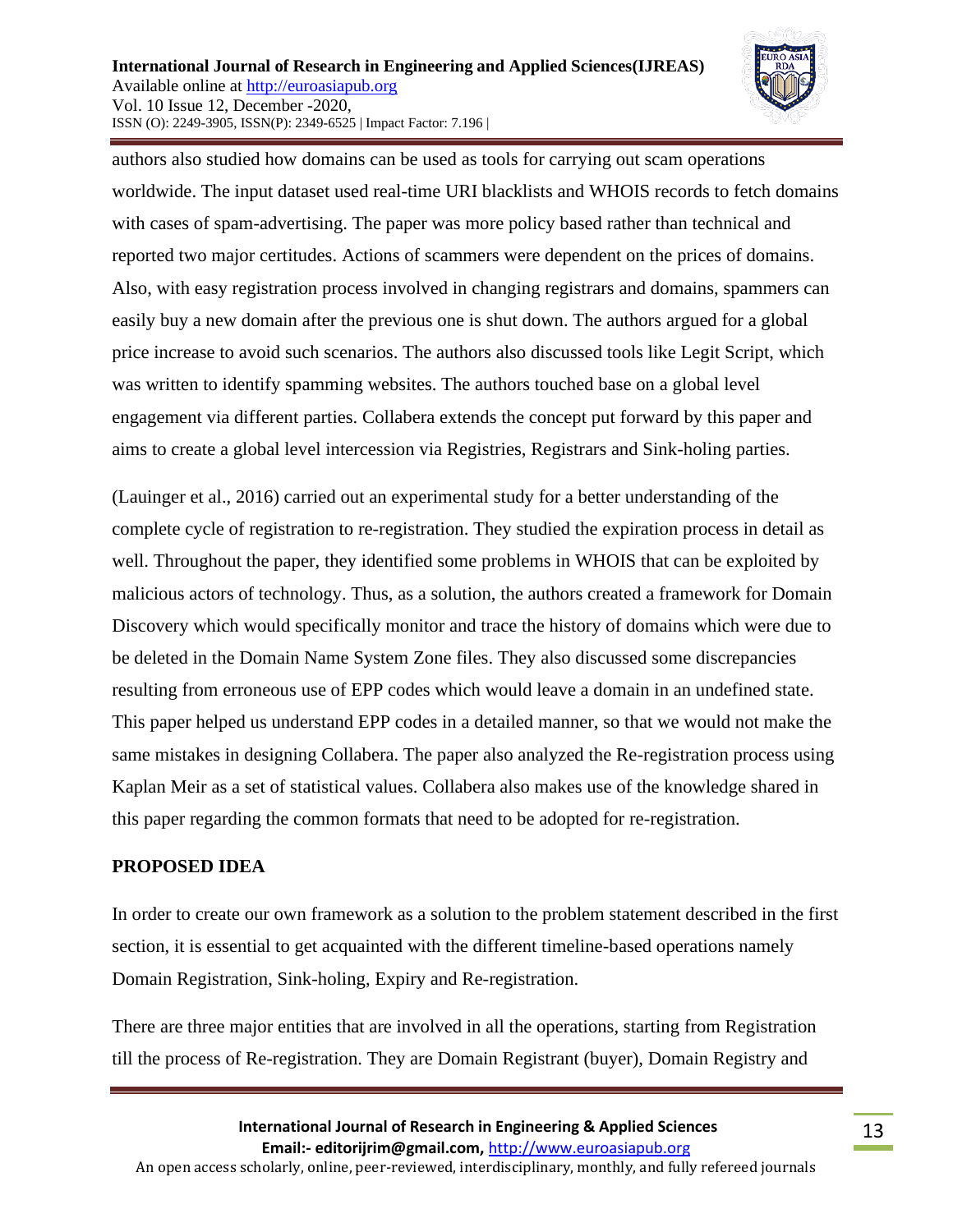

Domain Registrar (Intermediator). A Registry is the supreme governing body when it comes to domain management and is responsible for formation, renewal and disbandment of domains. It also keeps a centralized directory for the Top-Level Domains. A registrant is a buyer of the domain and is the one who demands for the creation of a domain. A registry acts like an intermediator between the above two. It accepts the requests from the registrant and then passes those to the Registry to resolve those requests. The requests can be varying in nature. They can be for the creation of a domain, renewal of a domain, extension for a specific time period, etc.

As alluded to in the first section, Sink-holing refers to the whole operation of redirection of malicious traffic on a domain to a honeypot server to analyze the malware or botnet-based traffic. There are a few entities related to the DNS Protocol that need to be understood for carrying out a study on Domain Sink-holing. These are NS and A records. A Name Server Record is used to denote the name of the Authoritative Name Server. The Authoritative Name Server contains the actual DNS records for a particular domain. An A Record maps a domain to it IP address and is used to perform reverse and forward lookups for a domain. An essential understanding of these two records helped us create our own framework. We also studied the WHOIS protocol in a detailed manner. WHOIS is used for retrieval of information from a global database that contains the details of all the registered domains. WHOIS further uses Extensible Provision Protocol (EPP) which consists of different server and client codes. A server code is used by the registries and is used to describe properties of a domain from the Registry's perspective. A Client code is used by the registrars and assesses the domain from a Registrar's point of view. In TABLE - 1, the different server and client codes are explained.

|  |  |  |  | TABLE – 1. Different EPP Codes |  |  |
|--|--|--|--|--------------------------------|--|--|
|--|--|--|--|--------------------------------|--|--|

| Code   | Set by   | <b>Level</b> | <b>Description</b>                                  |
|--------|----------|--------------|-----------------------------------------------------|
| auto-  | Registry | Registry     | When activated, Grace period is given to the domain |
| Renew- |          |              | which is about to expire.                           |
| Period |          |              |                                                     |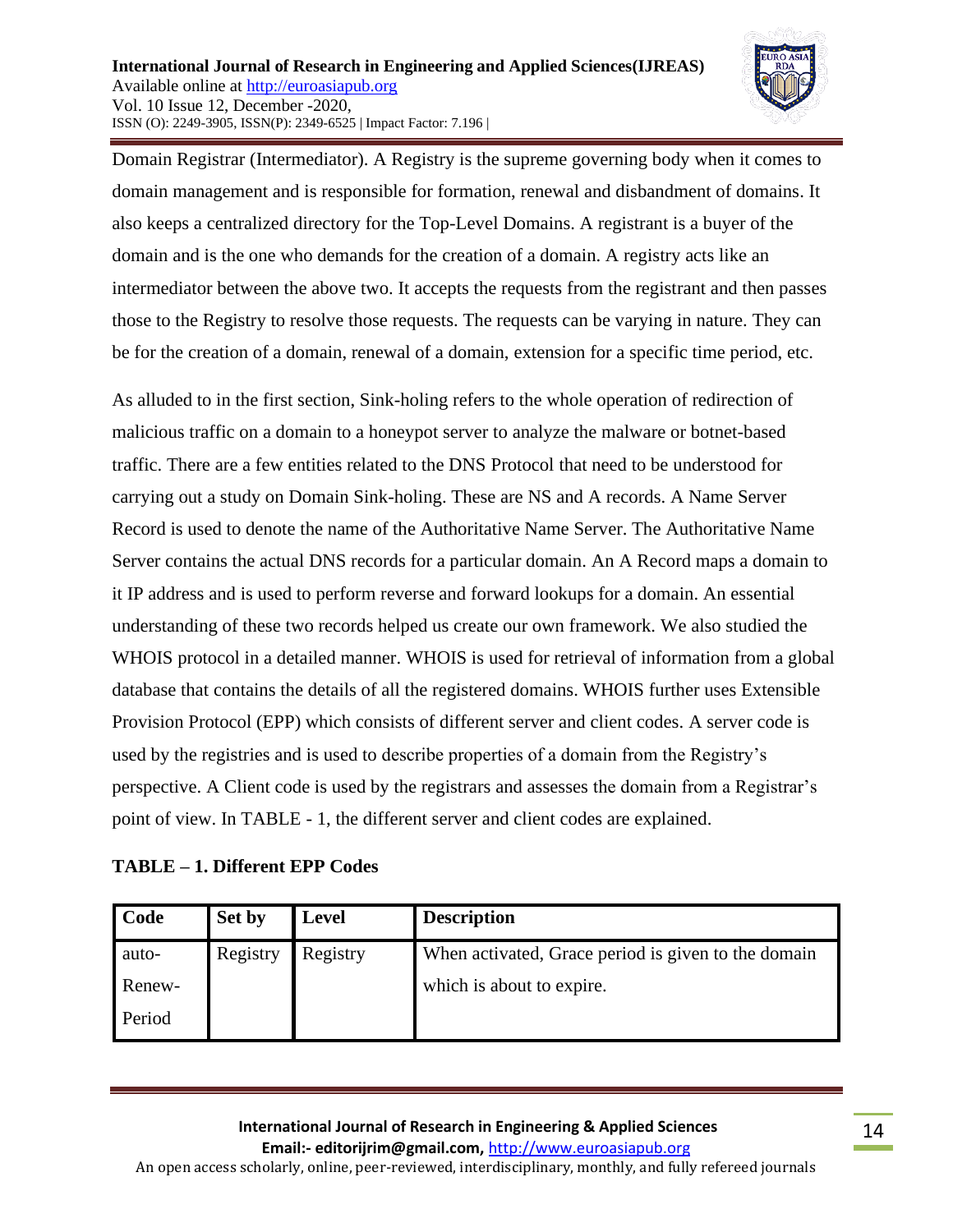**International Journal of Research in Engineering and Applied Sciences(IJREAS)** Available online at [http://euroasiapub.org](http://euroasiapub.org/journals.php)  Vol. 10 Issue 12, December -2020, ISSN (O): 2249-3905, ISSN(P): 2349-6525 | Impact Factor: 7.196 |



| client-    | Registrar | Registrar | When activated, sets the domain into an unresolvable     |
|------------|-----------|-----------|----------------------------------------------------------|
| Hold       |           |           | mode.                                                    |
| server-    | Registry  | Registry  | When activated, puts the domain into an inactive         |
| Hold       |           |           | mode in the DNS.                                         |
| server-    | Registry  | Registry  | When activated, Registry asserts its authority over the  |
| Renew-     |           |           | Registrar and bars it from extending the renewal         |
| Prohibited |           |           | period of the domain.                                    |
| client-    | Registrar | Registrar | When activated, Registrar asserts its authority over     |
| Renew-     |           |           | the Registry and bars it from extending the renewal      |
| Prohibited |           |           | period of the domain.                                    |
| server-    | Registry  | Registry  | When activated, no other Registrar can take over the     |
| Transfer-  |           |           | selected domain.                                         |
| Prohibited |           |           |                                                          |
| client-    | Registrar | Registrar | When activated, it will order the registry to forbid the |
| Transfer-  |           |           | shifting of the domain.                                  |
| Prohibited |           |           |                                                          |
| server-    | Registry  | Registry  | When activated, domain will be locked and will not       |
| Update-    |           |           | receive any DNS based updates.                           |
| Prohibited |           |           |                                                          |

The figure below explains the complete process of Sink-holing. After a complete investigation, the Law Enforcement agencies or Cyber Security engineers forward the logs along with the complete case description to the Takedown operators. The Takedown operators, in order to redirect the traffic to their honeypot servers, make a request to the Registry via the Registrar handing that domain. The redirection is performed via manipulation of NS and A records to that of the honeypot sink-holing server.

As a part of our research, we dug deep into finding out the technical details of the complete process as well as the governing bodies. We found out that due to no co-ordination between the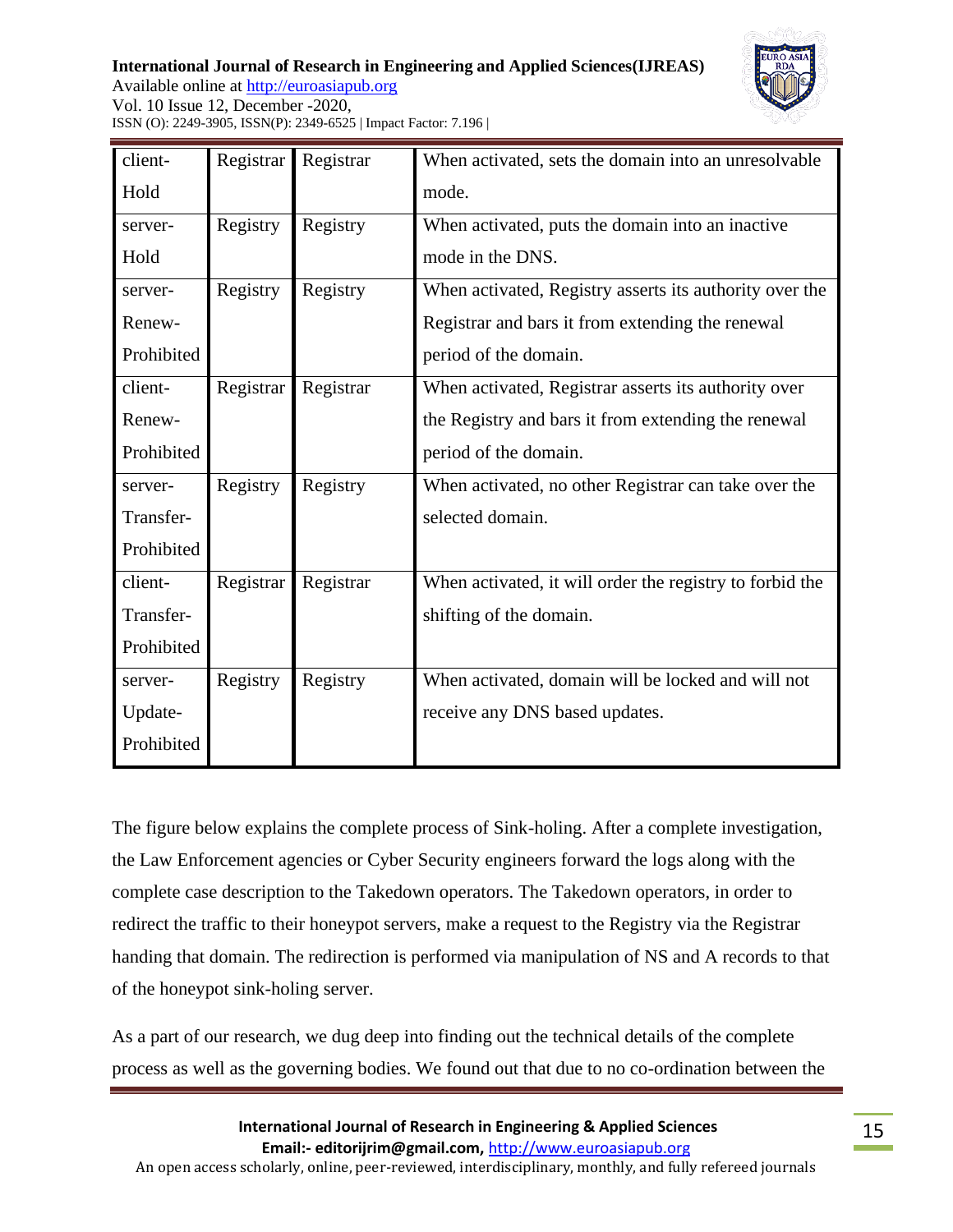

Registrars, Registries and the Sink-hole operators, criminals can easily gain access back to the sink-holed domains, thus rendering the whole process inefficacious. One of the major reasons for this is due to the default auto-enabling feature of the EPP code, auto-Renew-Period. Auto-Renew-Period grants domain a grace period and then automatically feeds it as an input into the Available Domains list.



### **Fig-1: Interaction between different parties during Sink-holing Operation**

Our paper aims to create a consolidated framework called Collabera, which as the name suggests, will ensure that malicious sink-holed domains will not fall again into the hands of threat actors after expiration date. Collabera has been created after a very detailed study of significant Server-based EPP codes. Collabera uses those codes to warrant the complete transition of a sink-holed domain from a blacklist to an Available Domains List. It will also ensure a good co-ordination between the parties involved so that proper decision making is guaranteed. Before diving deep into the working of Collabera, we will again highlight the issues that made it necessary for us to devise our own framework. The first issue was that the involved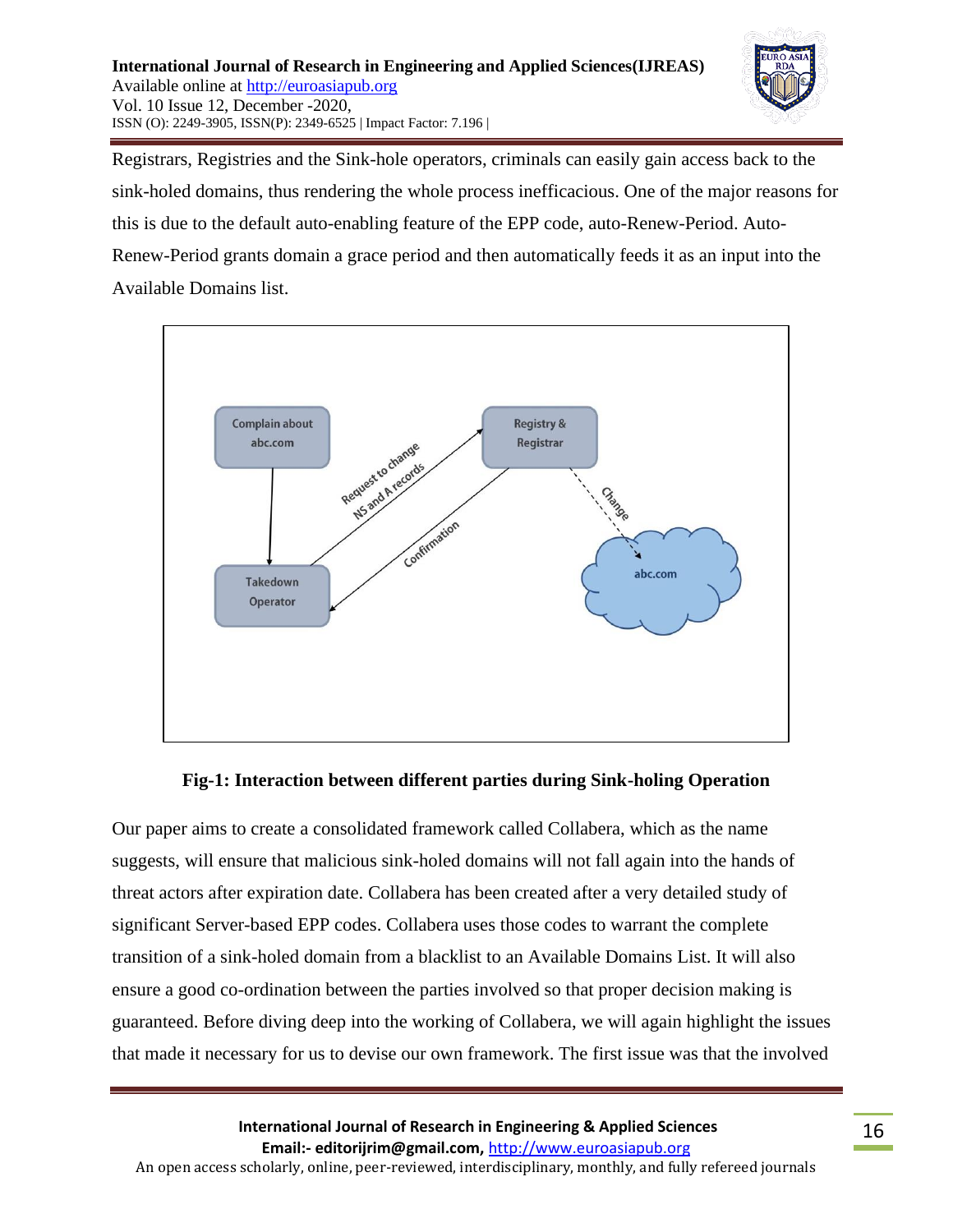

parties, Registry, Registrar and the Sink-hole operators had no understanding regarding the timeline that would be used for removing the negative trust associated with the malicious domain. Collabera lays emphasis on such a timeline through which the trust will be manipulated for the sink-holed domain.

The second issue sheds light on the EPP codes that are enabled by default and act as a loophole for the malicious actors to exploit and regain control of C2C servers running on the sink-holed domains. Thus, the auto-Renew EPP code plays a significant role as its correct activation/deactivation can ensure the smooth transition of a domain from a sink-holed list to an Available domains list.



**Fig-2: Collabera's Overview**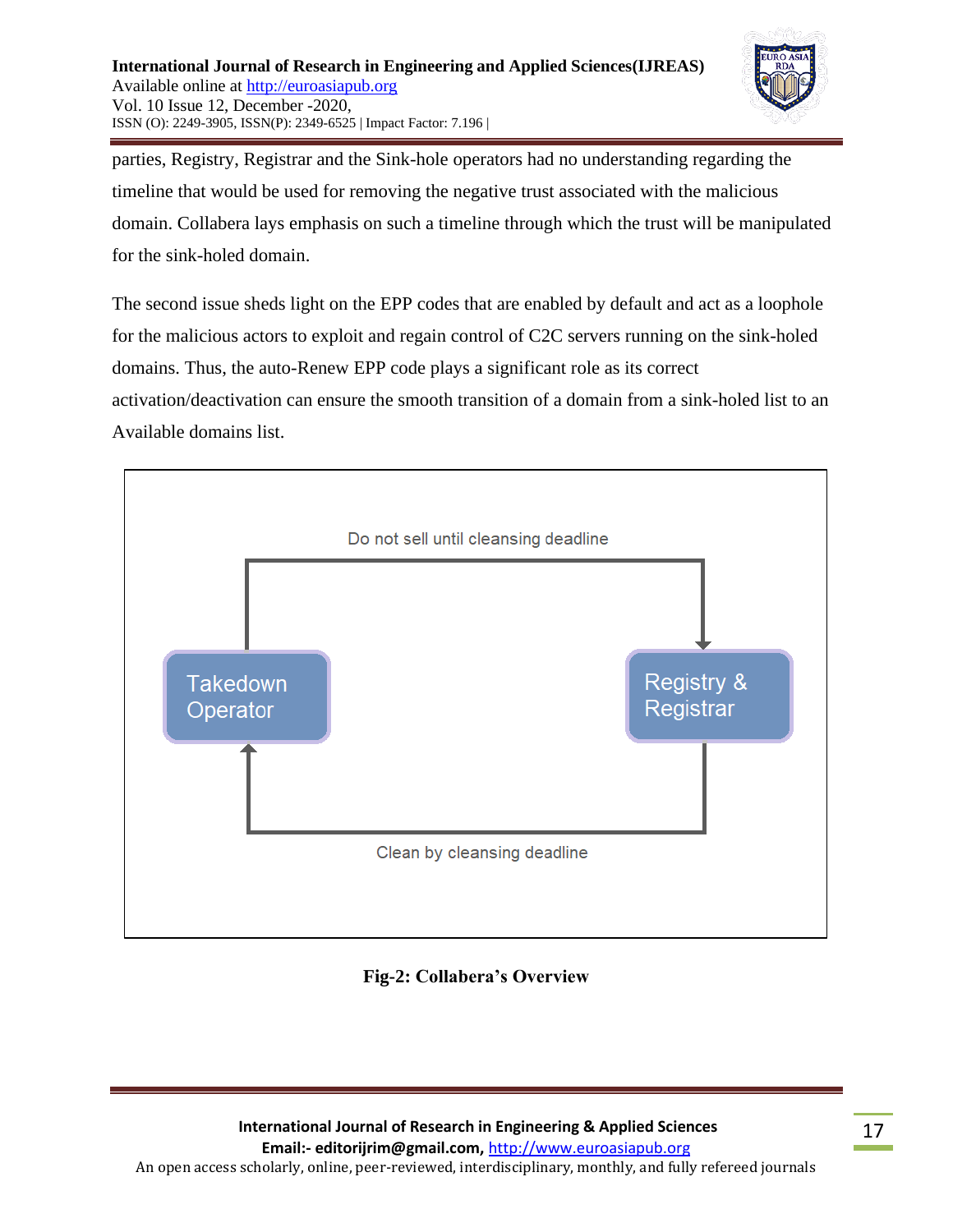

Fig-2 gives an overview of Collabera. This aims to maintain complete collaboration between the two major parties. Collabera's complete working details are explained in Fig-3. After an investigation request for a malicious domain is issued, Take-down operative will issue a request for modification of DNS records and will have NS and A values changed to that of the honeypot server. The request for modification is handled by the Registrar first and then the final decision regarding it is made by the Registry. Registry will then make a note of the domain in consideration and not put it in the Available Domains List even after its expiry. For ensuring this, the concept of cleaning deadline will come into play and a check will be enforced which will see if the modification date of NS and A values is kept on or after the cleaning deadline has passed. This also means that the sink-hole operator must complete all the security and behavioral analysis of the domain before the set deadline and remove the negative trust associated with it. The registry will also have to comply with this and not place the domain in Available Domains list unless and until its purification deadline has passed.

As seen in Fig-3, the registry will put every domain through this framework that is about to expire, and it will be up for sale soon. The first check will be to find out if the domain has been sink-holed. If it has not been sink-holed, it will be put inside Available Domains List.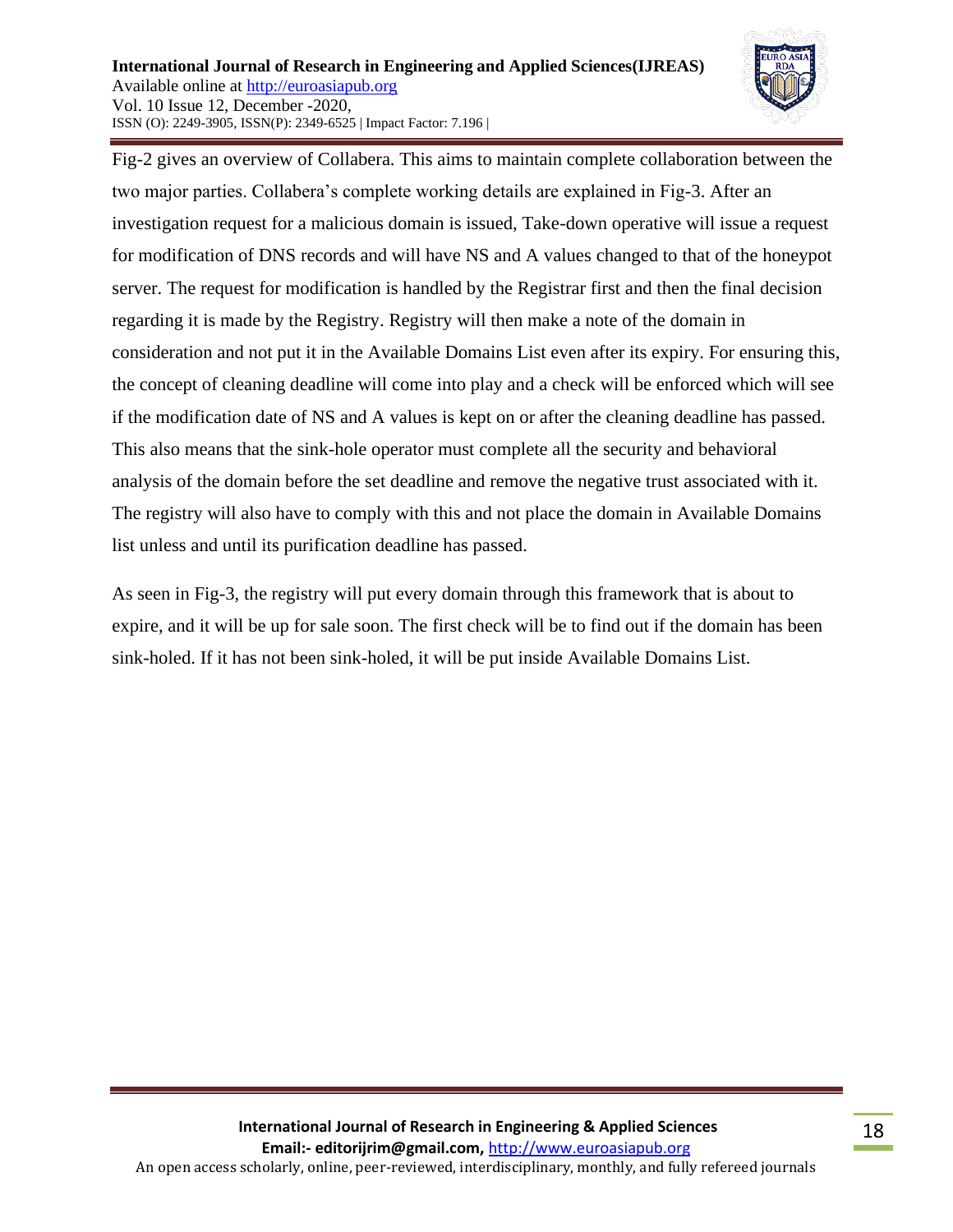**International Journal of Research in Engineering and Applied Sciences(IJREAS)**



Available online at [http://euroasiapub.org](http://euroasiapub.org/journals.php)  Vol. 10 Issue 12, December -2020, ISSN (O): 2249-3905, ISSN(P): 2349-6525 | Impact Factor: 7.196 |





In the other case, if a domain has been sink-holed, it then goes through the second check where its DNS based records, NS and A will be checked for the date of modification. After this modification date has been recorded, it will then be compared with the set deadline for removing negative trust. It is to be noted that this deadline has been set after a very careful consideration by the Registry, Registrar as well as the Sink-hole operator. Now, after the comparison, there can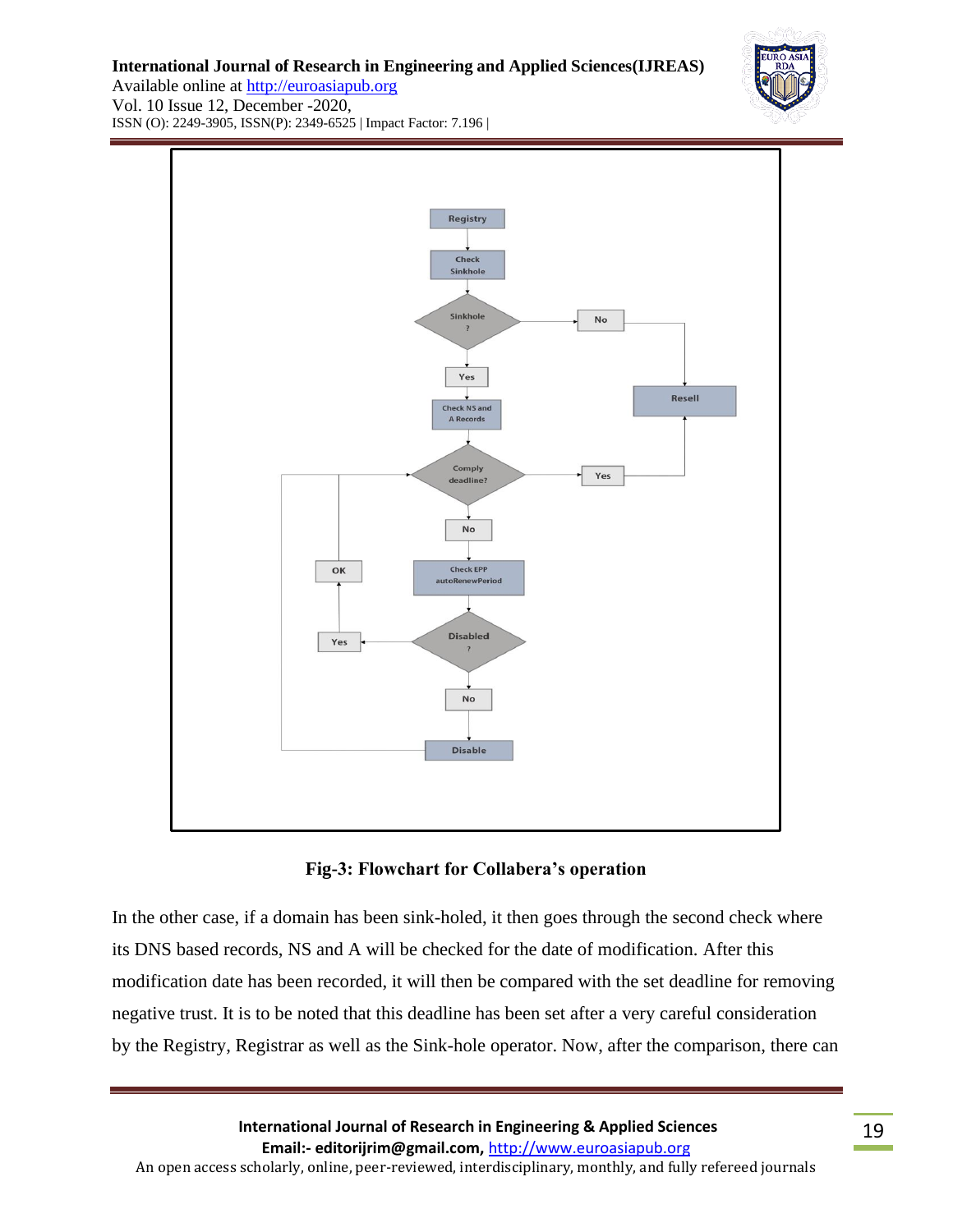

be two possible scenarios. The first scenario is where the cleaning operation has been performed and has adhered to the set deadline. In this case, the domain again gets fed into the Available Domains List. The second scenario is quite different from the first one because here the deadline has not been complied with and thus, auto-Renew-Period should be checked. If it is enabled, it should immediately be disabled. After disabling the EPP code, the domain should go through an exhaustive process of cleaning again. Rest of the details are well-explained in the flowchart and it can be used for re-iterations as well. We have also created Collabera algorithm for the Registries, Registrars and Sink-hole operators worldwide to adhere to. This is explained in Fig-4.

```
1 sinkhole list
2 IF(DOMAIN_NAME != List [i])
  THEN
3 RESELL DOMIAN_NAME //
4 ELSE IF
5
      DOMIAN_NAME EXPIRY_DATE < CLEANSING_DEADLINE
      THEN
      CHECK autoRenewPeriod
6
           IF(autoRenewPeriod == DISABLED)
\overline{\mathbf{z}}NO ACTION
8
           ELSE
           SET autoRenewPeriod == Disabled
9 ELSE
  GOTO<sub>3</sub>
```
# **Fig-4: Algorithm for Collabera**

### **CASE STUDY**

With Collabera being completely novel in nature, we believe that if we include a short case study closely related to the problem statement, it will emphasize the need to adopt Collabera or any other similar framework in the future. Most of the sink-hole operators are concerned with analyzing the activity occurring in the sink-holed domains. After a careful examination of the traffic and extraction of entities' signatures that can help in building better security solutions, they do not barge in again and let the Registry and the Registrar handle the further processes. This marks the end of collaboration in the scenarios we have studied till now. Coming down to scenarios, we shift our focus to the most dangerous Ransomware attack ever created, WannaCry.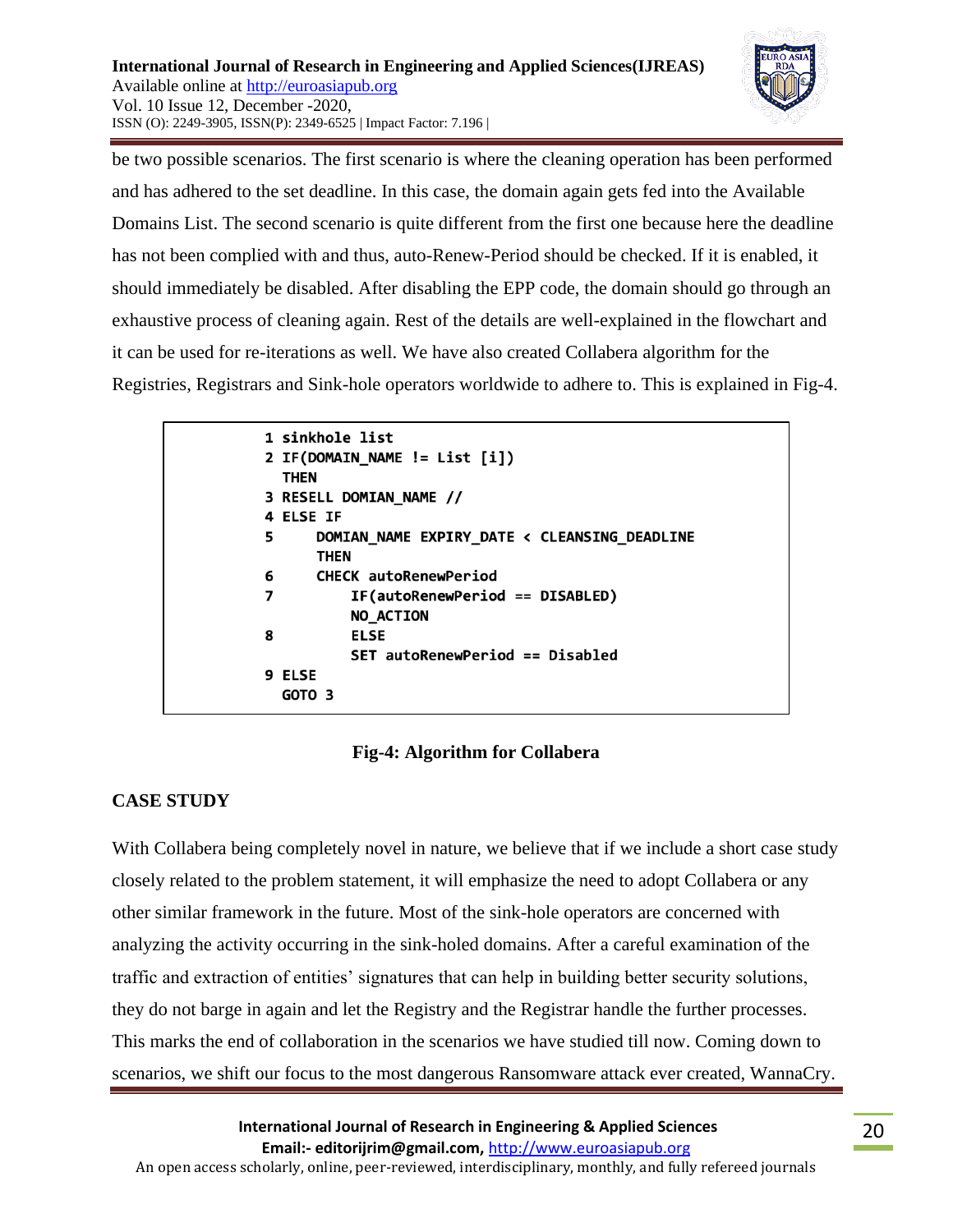

WannaCry0, the first strand of the Ransomware was stopped via DNS sink-holing. When the domain was about to expire, it was straight away placed into the Available Domains List without any collaboration between the registry and the sink-holing parties. Even though, the signature for WannaCry0 was extracted to mitigate the damage created by it, the threat actors were able to regain control and launch updated versions of WannaCry with signature evasion techniques.

We are in no position to criticize the methodologies adopted for WannaCry's sink-holing, but we strongly believe that if there was a better co-ordination between the involved parties after analysis of the domain, the cyber-criminals would not be able to regain control and re-launch the malware again. We think that even the strongest policies can fail if there are loopholes in their practical implementation. That is why, Collabera can lead to better enforcement and strict checking during reselling of domains.

#### **CONCLUSION**

To recapitulate the paper, we studied two major operations- The sink-holing process and the domain management process. These were studied exhaustively and hence, challenges and problems arising in and from these operations were identified. It was found that EPP codes play a significant role in domain management. Auto-Renew-Period, being activated by default, automatically extends the life of an expiring domain and then, after some time, puts it into the Available Domains List. The code's default behavior has proven to be a loophole, thus, leading the criminals to regain control of the sink-holed domains.

In the paper, we also shed light on the in-coordination between the governing bodies, which renders the sink-holing process ineffective. So, we proposed and created an algorithm called Collabera for which a major pre-requisite is setting up a deadline for removing negative trust associated with a domain. After the deadline has been set up, Collabera will make it mandatory for the governing bodies to run the domain through a series of checks, so that reselling of malicious domains does not lead to problems again. In Collabera, it is necessary to adhere to the deadline, so that the output results in a domain with neutral or positive trust. As we proposed a collaboration between the governing bodies in order to create error-free policies, we will soon